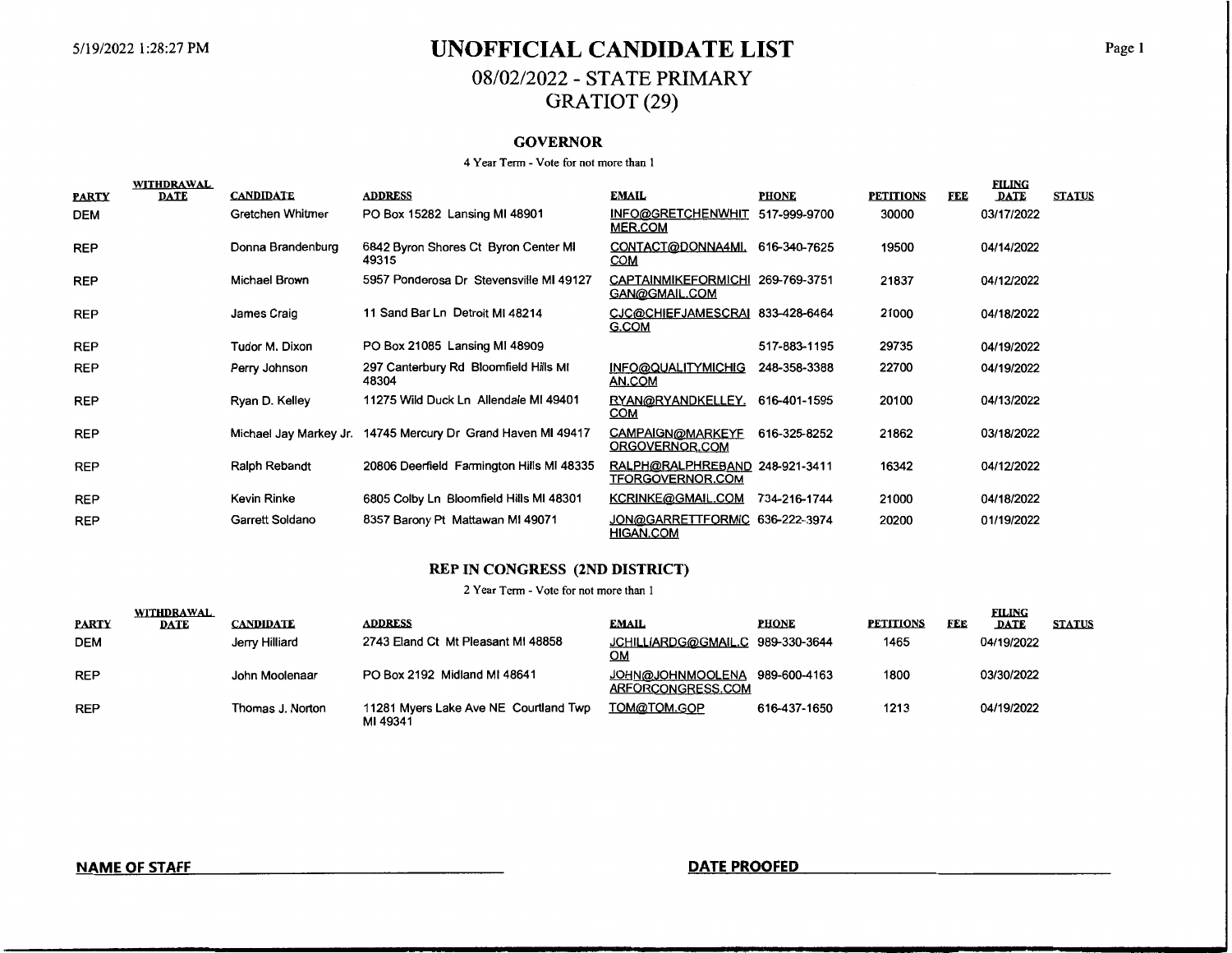# 5/19/2022 1:28:27 PM **UNOFFICIAL CANDIDATE LIST** Page2 08/02/2022- STATE PRIMARY

GRATIOT (29)

### **ST SENATOR (34TH DISTRICT)**

4 Year Term - Vote for not more than 1

| <b>PARTY</b> | WITHDRAWAL<br><b>DATE</b> | <b>CANDIDATE</b> | <b>ADDRESS</b>                     | <b>EMAIL</b>                            | <b>PHONE</b> | <b>PETITIONS</b> | <u>FEE</u> | <b>FILING</b><br><b>DATE</b> | <b>STATUS</b> |
|--------------|---------------------------|------------------|------------------------------------|-----------------------------------------|--------------|------------------|------------|------------------------------|---------------|
| <b>DEM</b>   |                           | Christine Gerace | 437 Doane Beaverton MI 48612       | GERACE4SENATE@GM<br>AIL.COM             | 989-600-8116 |                  | 100        | 04/08/2022                   |               |
| <b>REP</b>   |                           | Roger Hauck      | PO Box 985 Mount Pleasant MI 48804 | ROGERHAUCK72@GMAI 989-506-3317<br>L.COM |              |                  | 100        | 12/14/2021                   |               |
| <b>REP</b>   |                           | Lisa M. Sowers   | 39 S Osborn Sumner MI 48889        | LISASOWERS@GMAIL.C 989-294-1387<br>ОМ   |              |                  | 100        | 03/30/2022                   |               |

### **REPRESENTATIVE (92ND DISTRICT)**

#### 2 Year Tenn - Vote for not more than I

|              | WITHDRAWAL  |                     |                                          |                                              |              |                  |            | <b>FILING</b> |               |
|--------------|-------------|---------------------|------------------------------------------|----------------------------------------------|--------------|------------------|------------|---------------|---------------|
| <b>PARTY</b> | <b>DATE</b> | <b>CANDIDATE</b>    | <b>ADDRESS</b>                           | <b>EMAIL</b>                                 | <b>PHONE</b> | <b>PETITIONS</b> | <b>FEE</b> | <b>DATE</b>   | <b>STATUS</b> |
| <b>DEM</b>   |             | Anthony D. Feig     | PO Box 785 Mount Pleasant MI 48804       | ANTHONY@ANTHONYF<br>EIG.COM                  | 989-488-9425 |                  | 100        | 03/17/2022    |               |
| <b>REP</b>   |             | Thomas Anderman     | 9977 W Jordan Rd Weidman MI 48893        | FARMPS347@ICLOUD.C 989-954-8413<br><b>OM</b> |              |                  | 100        | 04/15/2022    |               |
| <b>REP</b>   |             | Gene Haymaker       | 5480 E Valley Rd Mount Pleasant MI 48858 | GENE@HAYMAKERFOR<br><b>HOUSE.COM</b>         | 989-560-0890 |                  | 100        | 01/19/2022    |               |
| <b>REP</b>   |             | Jerry Neyer         | 1455 E Walton Rd Shepard MI 48883        | JANDJNEYER@NETSCA<br>PE.NET                  | 989-330-5031 |                  | 100        | 04/14/2022    |               |
| <b>REP</b>   |             | <b>Todd Schorle</b> | 1427 N Mission Rd Mt Pleasant MI 48858   | TODD@TODDSCHORLE. 616-727-5044<br><b>OSG</b> |              |                  | 100        | 03/02/2022    |               |
| <b>REP</b>   |             | Erin Zimmer         | 517 E Grand Ave Mount Pleasant MI 48858  | ERINZIMMER4REP@GM<br>AIL.COM                 | 989-430-8255 |                  | 100        | 02/18/2022    |               |

#### **REPRESENTATIVE (93RD DISTRICT)**

2 Year Term - Vote for not more than I

|              | <b>WITHDRAWAL</b> |                  |                                                           |                                           |              |           |            | <b>FILING</b>       |               |
|--------------|-------------------|------------------|-----------------------------------------------------------|-------------------------------------------|--------------|-----------|------------|---------------------|---------------|
| <b>PARTY</b> | <b>DATE</b>       | <b>CANDIDATE</b> | <b>ADDRESS</b>                                            | <b>EMAIL</b>                              | PHONE        | PETITIONS | <b>FEE</b> | <b>DATE</b>         | <b>STATUS</b> |
| <b>DEM</b>   |                   | Logan P. Byrne   | 3505 W Clark Rd Apt Q207 Dewitt MI 48820 BYRNELOG@MSU.EDU |                                           | 810-627-3963 |           | 100        | 08/16/2021 Withdrew |               |
| <b>DEM</b>   |                   | Jeffrey Lockwood | 4421 Forsythe Rd Saginaw MI 48638                         | JRLOCK 25@LIVE.COM                        | 989-482-1088 |           | 100        | 04/18/2022          |               |
| <b>REP</b>   |                   | Graham Filler    | 3423 N Watson Rd St Johns MI 48879                        | GRAHAMFILLER10@GM 517-927-0785<br>AIL.COM |              |           | 100 -      | 03/09/2022          |               |
| <b>REP</b>   |                   | Alan Hoover      | Box 318 Fowler MI 48835                                   | VOTEALANHOOVER@G<br><b>MAIL.COM</b>       | 989-303-9126 |           | 100        | 03/18/2022          |               |

```
NAME OF STAFF DATE PROOFED
```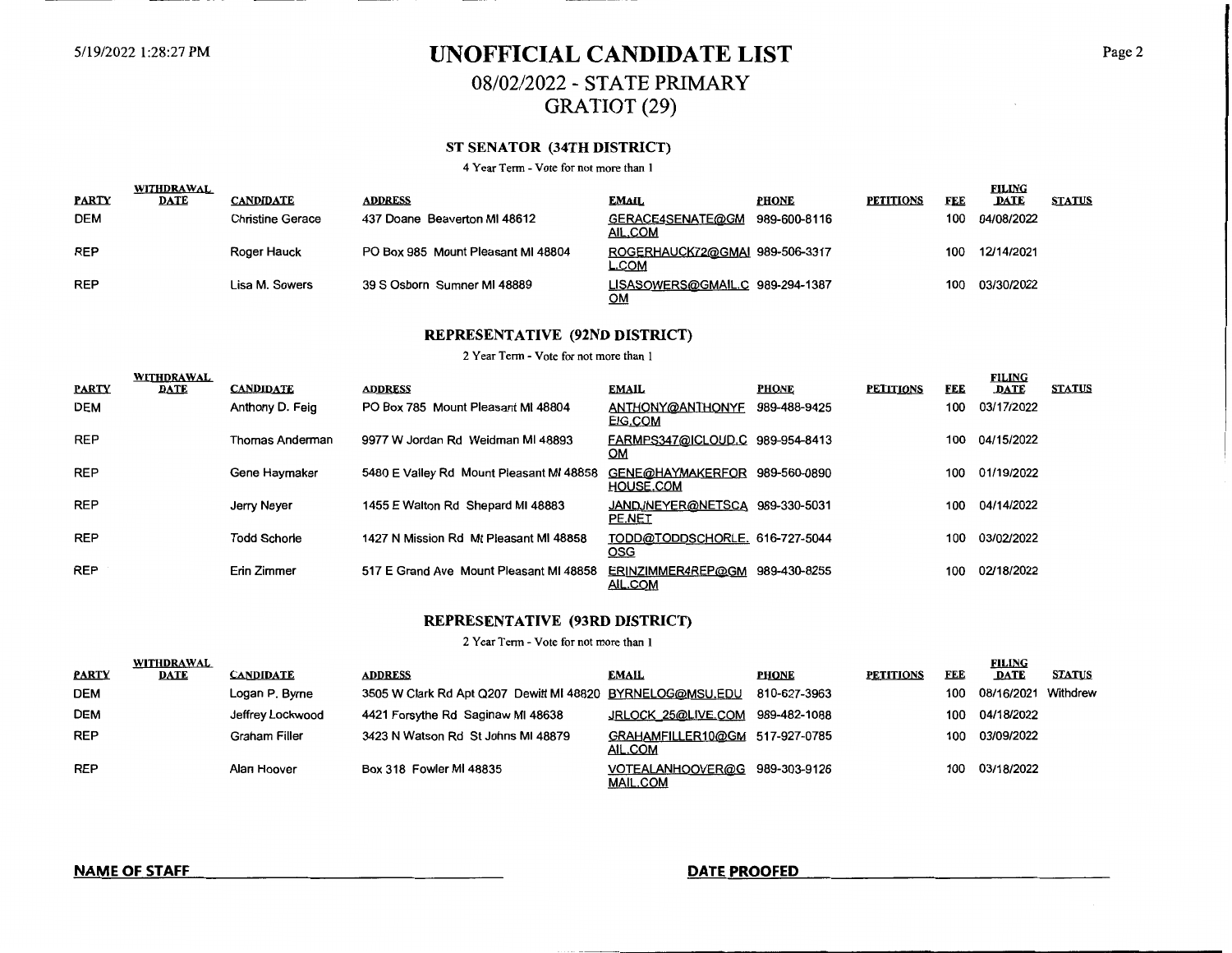# 5/19/2022 l :28:27 PM **UNOFFICIAL CANDIDATE LIST** Page 3 08/02/2022 - STATE PRIMARY GRATIOT (29)

#### **ROAD COMMISSIONER**

6 Year Term - Vote for not more than I

| <b>PARTY</b> | WITHDRAWAL<br><b>DATE</b> | <b>CANDIDATE</b> | <b>ADDRESS</b>                          | <b>EMAIL</b>                   | <b>PHONE</b> | <b>PETITIONS</b> | FEE | <b>FILING</b><br><b>DATE</b> | <b>STATUS</b> |
|--------------|---------------------------|------------------|-----------------------------------------|--------------------------------|--------------|------------------|-----|------------------------------|---------------|
| <b>DEM</b>   |                           | Marc Raycraft    | 5652 W. Adams Rd. Alma MI 48801         | MARCRAYCRAFT@YAH<br>OO.COM     | 989-388-1893 |                  | 100 | 04/13/2022                   |               |
| <b>REP</b>   |                           | Derek Hessbrook  | 520 W. Polk Rd. Ithaca MI 48847         | DHESSBROOK@GMAIL.<br>COM       | 989-620-7907 |                  | 100 | 03/10/2022                   |               |
| <b>REP</b>   |                           | Daniel L. Macha  | 5747 N. Croswell Rd. St. Louis MI 48880 | DPMACHA@GMAIL.COM 989-601-0746 |              |                  |     | 04/18/2022                   |               |
| <b>REP</b>   |                           | Denis Netzley    | 2697 E. Harrison Rd. St. Louis MI 48880 | DNFARMS@GMAIL.COM 989-621-0365 |              |                  | 100 | 03/14/2022                   |               |

### **COUNTY COMM (GRATIOT COUNTY/ 1ST DISTRICT)**

2 Year Term - Vote for not more than I

| <b>PARTY</b> | WITHDRAWAL<br>DATE | <b>CANDIDATE</b>     | <b>ADDRESS</b>                  | <b>EMAIL</b>                                        | <b>PHONE</b> | <b>PETITIONS</b> | FEE | <b>FILING</b><br><b>DATE</b> | <b>STATUS</b> |
|--------------|--------------------|----------------------|---------------------------------|-----------------------------------------------------|--------------|------------------|-----|------------------------------|---------------|
| <b>DEM</b>   |                    | <b>Brent DeVries</b> | 1020 Vassar St. Alma MI 48801   | INFO@BRENTDEVRIES.<br><u>СОМ</u>                    | 989-331-0013 |                  |     | 04/05/2022                   |               |
| <b>REP</b>   |                    | Maria Kolb           | 3356 Kail Lane Alma MI 48801    |                                                     | 989-763-6765 |                  |     | 04/18/2022                   |               |
| <b>REP</b>   |                    | John Lemmermann      | 233 Purdy Dr. Alma MI 48801     | JOHN LEMMERMANN@ 989-763-1485<br><b>HOTMAIL.COM</b> |              |                  |     | 04/19/2022                   |               |
| <b>REP</b>   |                    | Dave Owens           | 9643 Monroe Rd. Elwell MI 48832 | SHEEP SHEARER@HOT 989-463-2471<br><b>MAIL.COM</b>   |              |                  |     | 03/30/2022                   |               |

### **COUNTY COMM (GRATIOT COUNTY/ 2ND DISTRICT)**

2 Year Term - Vote for not more than 1

|              | <b>WITHDRAWAL</b> |                       |                                           |                                              |              |                  |     | <b>FILING</b> |               |
|--------------|-------------------|-----------------------|-------------------------------------------|----------------------------------------------|--------------|------------------|-----|---------------|---------------|
| <b>PARTY</b> | <b>DATE</b>       | <b>CANDIDATE</b>      | <b>ADDRESS</b>                            | <b>EMAIL</b>                                 | <b>PHONE</b> | <b>PETITIONS</b> | FEE | <b>DATE</b>   | <b>STATUS</b> |
| <b>DEM</b>   |                   | David H. Justin       | 305 Hasting St. Alma MI 48801             | DJUSTIN@EDZONE.NET 989-285-1042              |              |                  |     | 04/18/2022    |               |
| <b>REP</b>   |                   | Jan Bunting           | 204 N. Main St. Apt #1 St. Louis MI 48880 | JANBUNTING69@GMAIL 989-681-3559<br>.COM      |              |                  |     | 03/25/2022    |               |
| <b>REP</b>   |                   | <b>Ralph Echtinaw</b> | 513 N. Main St. St. Louis MI 48880        | HOOPMATCH@ICLOUD. 989-331-2181<br><u>сом</u> |              |                  |     | 03/29/2022    |               |

#### **COUNTY COMM (GRATIOT COUNTY/ 3RD DISTRICT)**

2 Year Term - Vote for not more than I

| <b>PARTY</b> | <b>WITHDRAWAL</b><br><b>DATE</b> | CANDIDATE     | <b>ADDRESS</b>                    | EMAIL                                   | <b>PHONE</b> | <b>PETITIONS</b> | FEE | <b>FILING</b><br><b>DATE</b> | <b>STATUS</b> |
|--------------|----------------------------------|---------------|-----------------------------------|-----------------------------------------|--------------|------------------|-----|------------------------------|---------------|
| <b>DEM</b>   |                                  | Michael Lynch | 5390 Pheasant Court Alma MI 48801 | MLYNCH777777@YAHO 312-823-2105<br>O.COM |              |                  |     | 04/08/2022                   |               |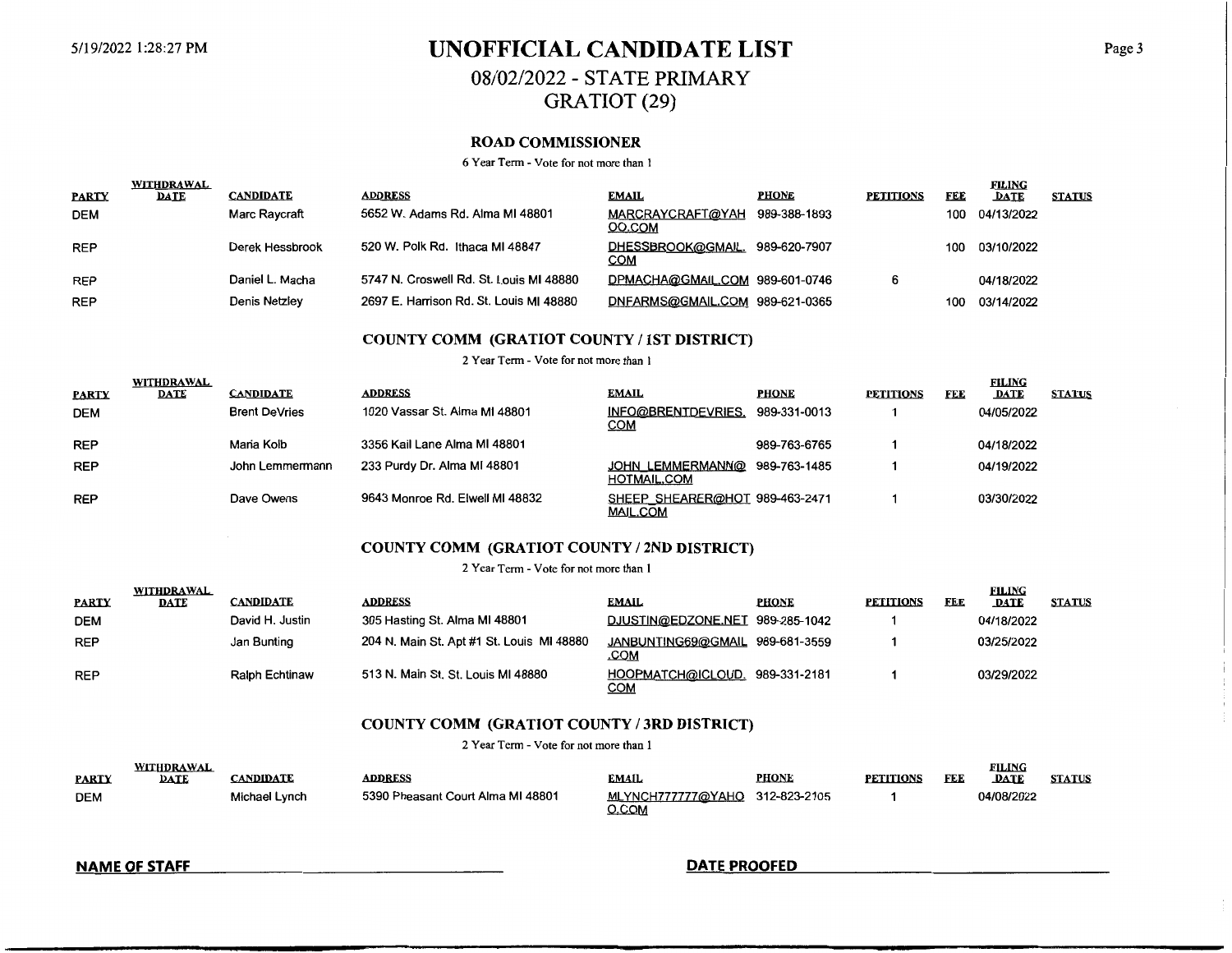# 5/19/2022 1:28:27 PM **UNOFFICIAL CANDIDATE LIST** Page4

# 08/02/2022- STATE PRIMARY

### GRATIOT (29)

| <b>REP</b> | Justin Barnaby     | 4064 Riverview Dr. Alma MI 48801 | JBARNABY@GMAIL.CO<br><u>IVI</u> | 989-763-6528 | 100 | 04/19/2022 |
|------------|--------------------|----------------------------------|---------------------------------|--------------|-----|------------|
| <b>REP</b> | <b>Timothy Gav</b> | 5176 N. State St. Alma MI 48801  | TIMGAY72@GMAIL.COM 928-965-1127 |              |     | 04/19/2022 |

### **COUNTY COMM (GRATIOT COUNTY/ 4TH DISTRICT)**

2 Year Term - Vote for not more than I

|              | <b>WITHDRAWAL</b> |                          |                                        | <b>EMAIL</b>                            | <b>PHONE</b> | <b>PETITIONS</b> | FED | FILING<br><b>DATE</b> | <b>STATUS</b> |
|--------------|-------------------|--------------------------|----------------------------------------|-----------------------------------------|--------------|------------------|-----|-----------------------|---------------|
| <b>PARTY</b> | <b>DATE</b>       | <b>CANDIDATE</b>         | <b>ADDRESS</b>                         |                                         |              |                  |     |                       |               |
| <b>REP</b>   |                   | <b>Bonnie Gustavison</b> | 9285 W. Washington Rd. Sumner MI 48889 | BONNIEGUSTAVISON@<br><b>HOTMAIL.COM</b> | 989-620-5871 |                  |     | 03/23/2022            |               |
| <b>REP</b>   |                   | Samuel A. Smith          | 4999 Skyline Dr. Perrinton MI 48871    | SAMUELSMITH4311@G<br><b>MAIL.COM</b>    | 989-620-7928 |                  |     | 04/18/2022            |               |

#### **COUNTY COMM (GRATIOT COUNTY/ 5TH DISTRICT)**

2 Year Term- Vote for not more than I

|              | <b>WITHDRAWAL</b> |                       |                                       |                                        |              |                  |     | <b>FILING</b> |               |
|--------------|-------------------|-----------------------|---------------------------------------|----------------------------------------|--------------|------------------|-----|---------------|---------------|
| <b>PARTY</b> | DATE              | <b>CANDIDATE</b>      | <b>ADDRESS</b>                        | <b>EMAIL</b>                           | <b>PHONE</b> | <b>PETITIONS</b> | FEE | <b>DATE</b>   | <b>STATUS</b> |
| <b>DEM</b>   |                   | Sylvia R. Flegel      | 425 N. Pine River St. Ithaca MI 48847 | SYLVIASYCH@CHARTE<br><u>R.NET</u>      | 989-621-6434 |                  |     | 04/19/2022    |               |
| <b>REP</b>   |                   | George Bailey         | 624 Leeward Ct. Ithaca MI 48847       | GBAILEYPPND@YAHOO 989-620-0373<br>.COM |              |                  |     | 03/02/2022    |               |
| <b>REP</b>   |                   | <b>Brett Baublitz</b> | 508 S. Jeffery Ave. Ithaca MI 48847   | BRETTB57@GMAIL.COM 989-640-8724        |              |                  |     | 04/06/2022    |               |

### **SUPERVISOR (NEW HAVEN TOWNSHIP)**

Partial Term Ending 11/20/2026 - Vote for not more than I

|              | WITHDRAWAL  |                 |                                    |                                           |              |                  |     | <b>FILING</b> |               |
|--------------|-------------|-----------------|------------------------------------|-------------------------------------------|--------------|------------------|-----|---------------|---------------|
| <b>PARTY</b> | <b>DATE</b> | CANDIDATE       | ADDRESS                            | EMAIL                                     | <b>PHONE</b> | <b>PETITIONS</b> | FEE | <b>DATE</b>   | <b>STATUS</b> |
| <b>REP</b>   |             | Dane Longanbach | 6612 W. Pierce Rd. Ithaca MI 48847 | DANELONGANBACH@Y 989-620-7869<br>AHOO.COM |              |                  |     | 04/11/2022    |               |
| <b>REP</b>   |             | Brian D. Smith  | 3080 S. Ferris Rd. Sumner MI 48889 | BCSMITH@CMSINTER.N 989-584-3707<br>ᇊ      |              |                  |     | 03/14/2022    |               |

### **CLERK (SEVILLE TOWNSHIP)**

Partial Term Ending 11/20/2026 - Vote for not more than I

|              | WITHDRAWAL |                 |                                  |                                 |              |                  |     | FILING     |               |
|--------------|------------|-----------------|----------------------------------|---------------------------------|--------------|------------------|-----|------------|---------------|
| <b>PARTY</b> | DATE       | <b>ANDIDATE</b> | <b>ADDRESS</b>                   | EMAIL                           | <b>PHONE</b> | <b>PETITIONS</b> | FEE | DATE       | <b>STATUS</b> |
| <b>REP</b>   |            | Jennifer Balcom | 7864 Madison Rd. Elwell MI 48832 | JENNIFERLYNNBALCOM 989-388-7618 |              |                  |     | 02/17/2022 |               |
|              |            |                 |                                  | @GMAILCOM                       |              |                  |     |            |               |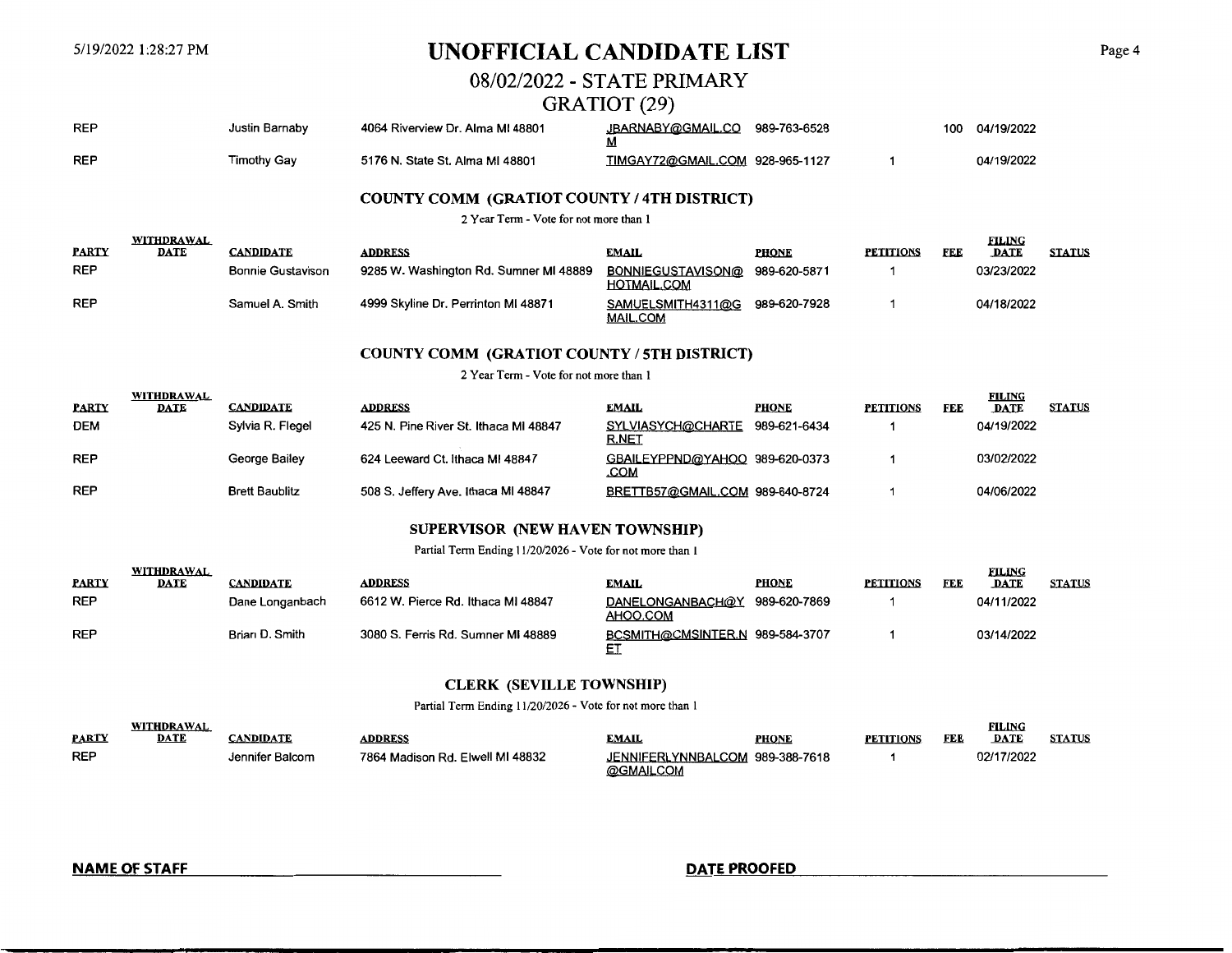# 5/19/2022 1:28:27 PM **UNOFFICIAL CANDIDATE LIST** Page 5

# 08/02/2022 - STATE PRIMARY

GRATIOT (29)

### **CLERK (WASHINGTON TOWNSHIP)**

Partial Term Ending 11/20/2026 - Vote for not more than I

| <b>PARTY</b>                                              | <b>WITHDRAWAL</b><br><b>DATE</b>   | <b>CANDIDATE</b>                      | <b>ADDRESS</b>                                             | <b>EMAIL</b>                                       | <b>PHONE</b>                 | <b>PETITIONS</b> | FEE        | <b>FILING</b><br><b>DATE</b> | <b>STATUS</b> |  |
|-----------------------------------------------------------|------------------------------------|---------------------------------------|------------------------------------------------------------|----------------------------------------------------|------------------------------|------------------|------------|------------------------------|---------------|--|
| <b>REP</b>                                                |                                    | Laura Crocker                         | 7338 S. Crapo Rd. Ashley MI 48806                          | TOWNSHIPCLERKWASH 989-620-1906<br>INGTON@GMAIL.COM |                              |                  |            | 03/11/2022                   |               |  |
| <b>TREASURER (LAFAYETTE TOWNSHIP)</b>                     |                                    |                                       |                                                            |                                                    |                              |                  |            |                              |               |  |
|                                                           |                                    |                                       | Partial Term Ending 11/20/2026 - Vote for not more than 1  |                                                    |                              |                  |            |                              |               |  |
| <b>PARTY</b>                                              | <b>WITHDRAWAL</b><br><b>DATE</b>   | <b>CANDIDATE</b>                      | <b>ADDRESS</b>                                             | <b>EMAIL</b>                                       | <b>PHONE</b>                 | <b>PETITIONS</b> | <b>FEE</b> | <b>FILING</b><br><b>DATE</b> | <b>STATUS</b> |  |
| <b>REP</b>                                                |                                    | Jaclyn Godley                         | 5080 N. Ransom Rd. Breckenridge MI 48615 GODLEYJACLYN@GMAI | <b>L.COM</b>                                       | 989-763-7301                 |                  |            | 03/14/2022                   |               |  |
|                                                           | <b>TRUSTEE (HAMILTON TOWNSHIP)</b> |                                       |                                                            |                                                    |                              |                  |            |                              |               |  |
| Partial Term Ending 11/20/2026 - Vote for not more than 1 |                                    |                                       |                                                            |                                                    |                              |                  |            |                              |               |  |
| <b>PARTY</b>                                              | <b>WITHDRAWAL</b><br><b>DATE</b>   | <b>CANDIDATE</b>                      | <b>ADDRESS</b>                                             | <b>EMAIL</b>                                       | <b>PHONE</b>                 | <b>PETITIONS</b> | FEE        | <b>FILING</b><br><b>DATE</b> | <b>STATUS</b> |  |
| <b>REP</b>                                                |                                    | Jamie Oswald                          | 7224 E. Buchanan Rd. Ashley MI 48806                       | OSWALDJAMIE@YAHOO 989-388-6682<br>.COM             |                              |                  |            | 04/19/2022                   |               |  |
|                                                           | TRUSTEE (NEW HAVEN TOWNSHIP)       |                                       |                                                            |                                                    |                              |                  |            |                              |               |  |
|                                                           |                                    |                                       | Partial Term Ending 11/20/2026 - Vote for not more than 2  |                                                    |                              |                  |            |                              |               |  |
|                                                           | <b>WITHDRAWAL</b>                  |                                       |                                                            |                                                    |                              |                  |            | <b>FILING</b>                |               |  |
| <b>PARTY</b><br><b>REP</b>                                | <b>DATE</b>                        | <b>CANDIDATE</b><br>Anthony M. Taylor | <b>ADDRESS</b><br>10621 W. Fillmore Rd. Sumner MI 48889    | <b>EMAIL</b><br>ATRAIN 0882@YAHOO.                 | <b>PHONE</b><br>989-763-4688 | <b>PETITIONS</b> | <b>FEE</b> | <b>DATE</b><br>03/14/2022    | <b>STATUS</b> |  |
|                                                           |                                    |                                       |                                                            | <b>COM</b>                                         |                              |                  |            |                              |               |  |
|                                                           |                                    |                                       | JUDGE CT APPEALS (4TH DISTRICT) - INCUMBENT POSITION       |                                                    |                              |                  |            |                              |               |  |
| 6 Year Term - Vote for not more than 1                    |                                    |                                       |                                                            |                                                    |                              |                  |            |                              |               |  |
|                                                           | WITHDRAWAL                         |                                       |                                                            |                                                    |                              |                  |            | <b>FILING</b>                |               |  |
| <b>PARTY</b>                                              | <b>DATE</b>                        | <b>CANDIDATE</b>                      | <b>ADDRESS</b>                                             | <b>EMAIL</b>                                       | <b>PHONE</b>                 | <b>PETITIONS</b> | <b>FEE</b> | <b>DATE</b>                  | <b>STATUS</b> |  |
| <b>NPA</b>                                                |                                    | Michael F. Gadola (I)                 |                                                            | GADOLA61@YAHOO.CO 517-599-5878<br>M                |                              |                  |            | 01/31/2022                   |               |  |
| <b>NPA</b>                                                |                                    | Brock A. Swartzle (I)                 |                                                            | JUDGESWARTZLE@GM<br><b>AIL.COM</b>                 | 517-214-4141                 |                  |            | 01/25/2022                   |               |  |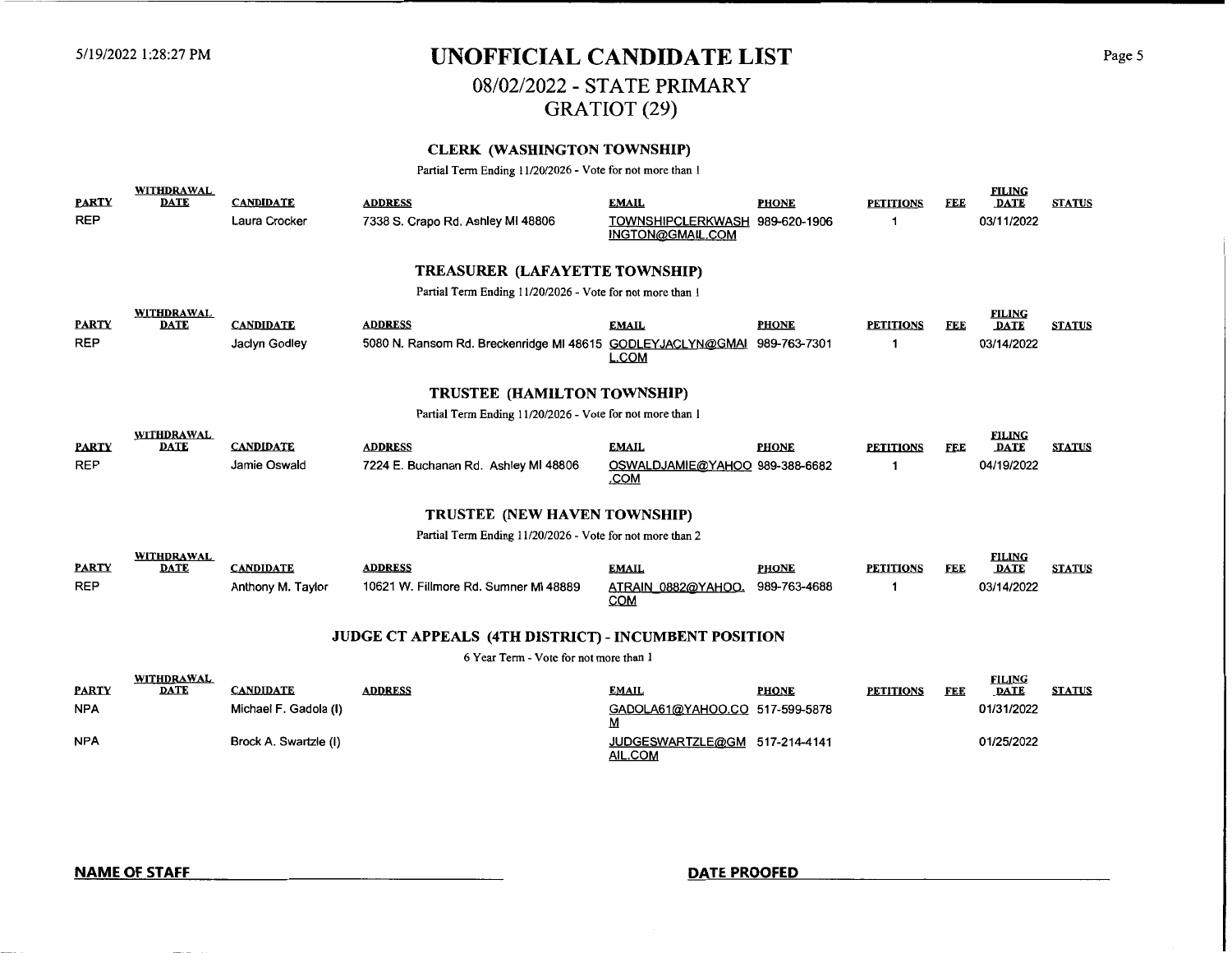## 5/19/2022 1:28:27 PM **UNOFFICIAL CANDIDATE LIST**

# 08/02/2022 - STATE PRIMARY GRATIOT (29)

#### **GRATIOT COUNTY PROPOSAL**

#### Senior Citizens Service Renewal Millage Proposal

For the sole purpose of continuing funding necessary to maintain and expand services for senior citizens in Gratiot County, shall the previously voted increase on the Constitutional limitation upon the total amount of taxes which may be assessed in one (1) year upon all property within the County of Gratiot, Michigan, be continued and renewed at up to 0.6492 mill (\$0.6492 per \$1,000 of taxable value) for a period of four (4) years, 2022 through 2025, inclusive?

If approved and levied in full, this millage will raise an estimated \$1,091,726 for providing funds to maintain and expand services for senior citizens in Gratiot County in the first calendar year of the levy based on taxable value. As required by State law, a small portion of the millage may be captured by the Downtown Development Authorities of the Cities of Alma and St. Louis; and the Brownfield Redevelopment Authorities of Gratiot County, the Cities of Alma and St. Louis, the Village of Ashley, and the Township of Elba.

#### Gratiot County Agricultural and Economic Development Millage Renewal Proposal

For the purpose of providing funds to promote agriculture, industry, trade, and tourism interests, and industry, commerce or agriculture economic activities in Gratiot County, including the MSU Extension Services and its 4-H Programs, and the Economic Development Corporation for Gratiot County; shall the Constitutional limitation imposed under Article IX, Sec. 6 of the Michigan Constitution upon the total amount of taxes which may be assessed in one (1) year upon all property within the County of Gratiot, Michigan, be renewed, and shall the County be authorized to levy, up to 0.5000 mill (\$0.50 per \$1,000 of Taxable Value) for a period of four (4) years, 2022 through 2025, inclusive?

If approved and levied in full, this millage will raise an estimated \$831,807.12 for agricultural and economic development purposes in the first calendar year of the levy based on taxable value. Funds may be distributed to the MSU Extension Services and its 4-H programs, and the Economic Development Corporation for Gratiot County pursuant to contract. The proposed millage is a renewal of a previously authorized millage, a portion of which millage, as required by State law, may be captured by the Downtown Development Authority of the City of St. Louis, the Downtown Development Authority of the City of Alma, and the Brownfield Redevelopment Authority of the County of Gratiot.

#### Library Millage Renewal Proposal

For the purpose of providing funds for countywide library purposes, including for the following public libraries located in Gratiot County, any combination thereof, or any successors whereof: Alma Public Library, Ashley District Library, Howe Memorial Library, Seville Township Public Library, Theodore Austin Cutler Memorial Library, and Thompson Home Public Library, shall the Constitutional limitation imposed under Article IX, Sec. 6 of the Michigan Constitution upon the total amount of taxes which may be assessed in one (I) year upon all property within the County of Gratiot, Michigan, be renewed, and shall the County be authorized to levy, 0.4994 mill (\$0.4994 per \$1,000 of Taxable Value) for a period of eight (8) years, 2022 through 2029 inclusive; unless the county library board recommends a lesser assessment due to material changes in library service requirements?

If approved and levied in full, this renewal millage will raise an estimated \$839,815 in the first calendar year of the levy based on taxable value. Funds **will** be distributed among the libraries pursuant to contract. As required by State law, a portion of the millage may be captured by an authorized Downtown Development Authority and a Brownfield Redevelopment Authority within Gratiot County.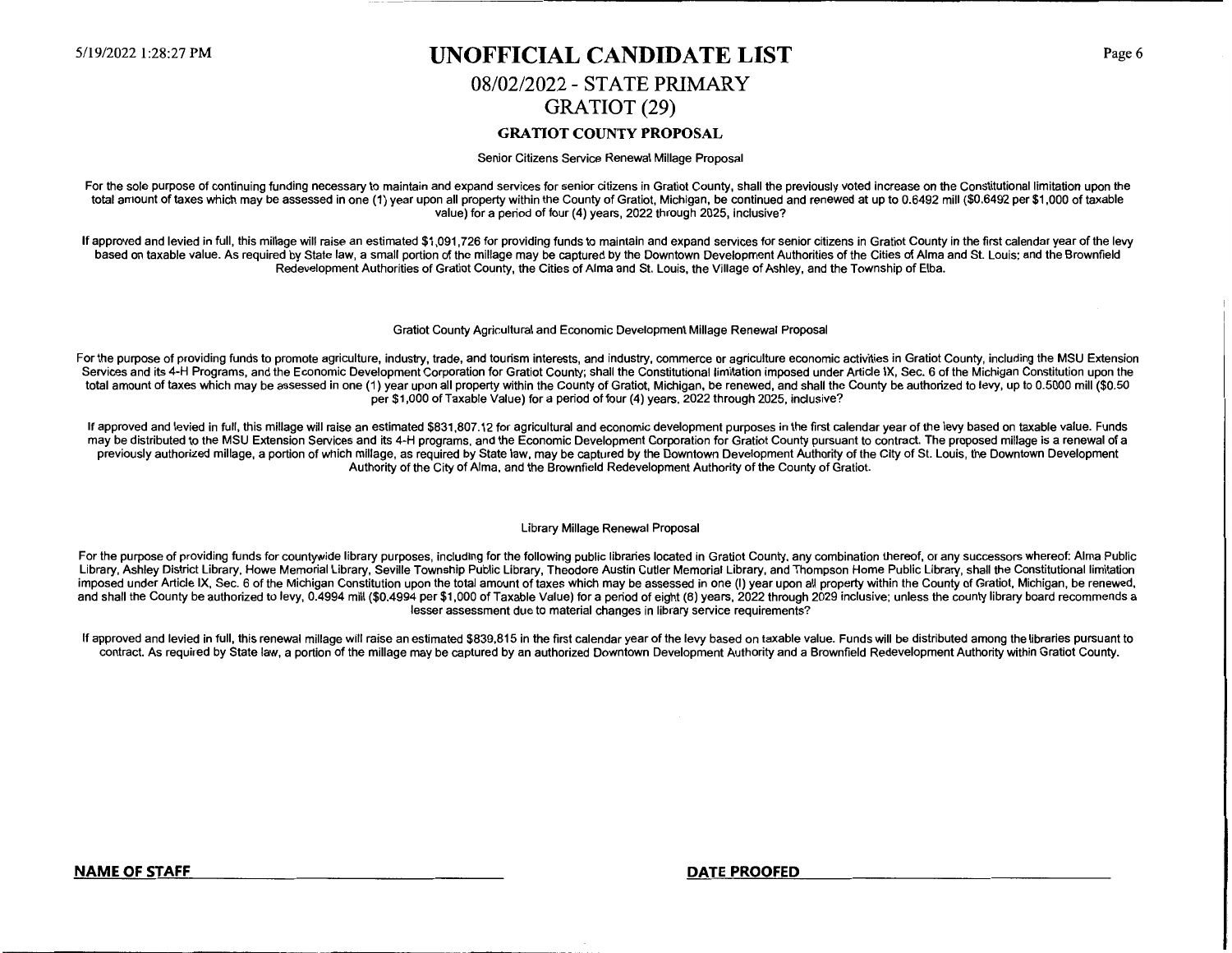## 5/19/2022 1:28:27 PM **UNOFFICIAL CANDIDATE LIST**

### 08/02/2022- STATE PRIMARY GRATIOT (29)

#### **NEW HA VEN TOWNSHIP PROPOSAL**

Renew Road, Bridge, Township Hall and Cemetery Maintenance, Repair and Construction Millage

Shall a Continuation in the tax limitation imposed under Article 9, section 6 of the Michigan Constitution of up to one (1) Mill, \$1.00 on each \$1,000 of taxable valuation be levied and assessed upon property within the Township of New Haven for a period of four (4) years, 2022 through 2026, inclusive, for the purpose of construction, maintaining (including dust control), repairing and replacing, roads and bridges, and for the repair, construction, and maintenance of township hall and cemetery within the township?

This is a renewal millage, the estimated amount of the revenue that will be collected in the first year of the millage is authorized and levied is \$97,654.29.

#### **NORTH STAR TOWNSHIP PROPOSAL**

Road Improvements Millage Renewal

Shall North Star Township impose a millage rate of up to 1.5 mills (\$1.50 per \$1,000.00 of taxable value) in the tax limitation imposed under Article IX, Section 6 of the Michigan Constitution and levy it for 4 years, 2022-2025 inclusive, for the purpose of defraying expenses for road resurfacing, bridges, culverts, road improvements, and dust layer applications and thereby raising an estimated \$153,599 in the first year the millage is levied?

#### **SEVILLE TOWNSHIP PROPOSAL**

Fire and First Responder Millage Renewal Proposal

Shall the previously authorized increase in tax limitation on all taxable property in Seville Township, Gratiot County, that expired in 2021 be renewed and the Township be authorized to levy annually an amount not to exceed 1.9922 mills (\$1.9922 on each \$1,000 of taxable value) against all taxable property for a period of four (4) years, 2022 to 2025, inclusive, to provide funds for the purpose of operating, equipping, purchasing, and any making any other expenditures for fire and first responder services? The estimate of the revenue the Township will collect in the first year (2022) if the millage is approved and levied by the Township is approximately \$114,000. Funds from this millage may be used by the Township to provide services to Township residents by contract with other local units of government, including but not limited to the Alma Fire District.

#### **BRECKENRIDGE COMMUNITY SCHOOLS PROPOSAL**

Breckenridge Community Schools Operating Millage Renewal Proposal

This proposal will allow the school district to continue to levy the statutory rate of not to exceed 18 mills on all property, except principal residence and other property exempted by law, required for the school district to receive its revenue per pupil foundation allowance and renews millage that will expire with the 2022 tax levy.

Shall the currently authorized millage rate limitation of 18 mills (\$18.00 on each \$1,000 of taxable valuation) on the amount of taxes which may be assessed against all property, except principal residence and other property exempted by law, in Breckenridge Community Schools, Gratiot, Midland and Saginaw Counties, Michigan, be renewed for a period of 10 years, 2023 to 2032, inclusive, to provide funds for operating purposes; the estimate of the revenue the school district will collect if the millage is approved and levied in 2023 is approximately \$1,152,518 (this is a renewal of millage that will expire with the 2022 tax levy)?

**NAME OF STAFF DATE PROOFED** 

Page 7